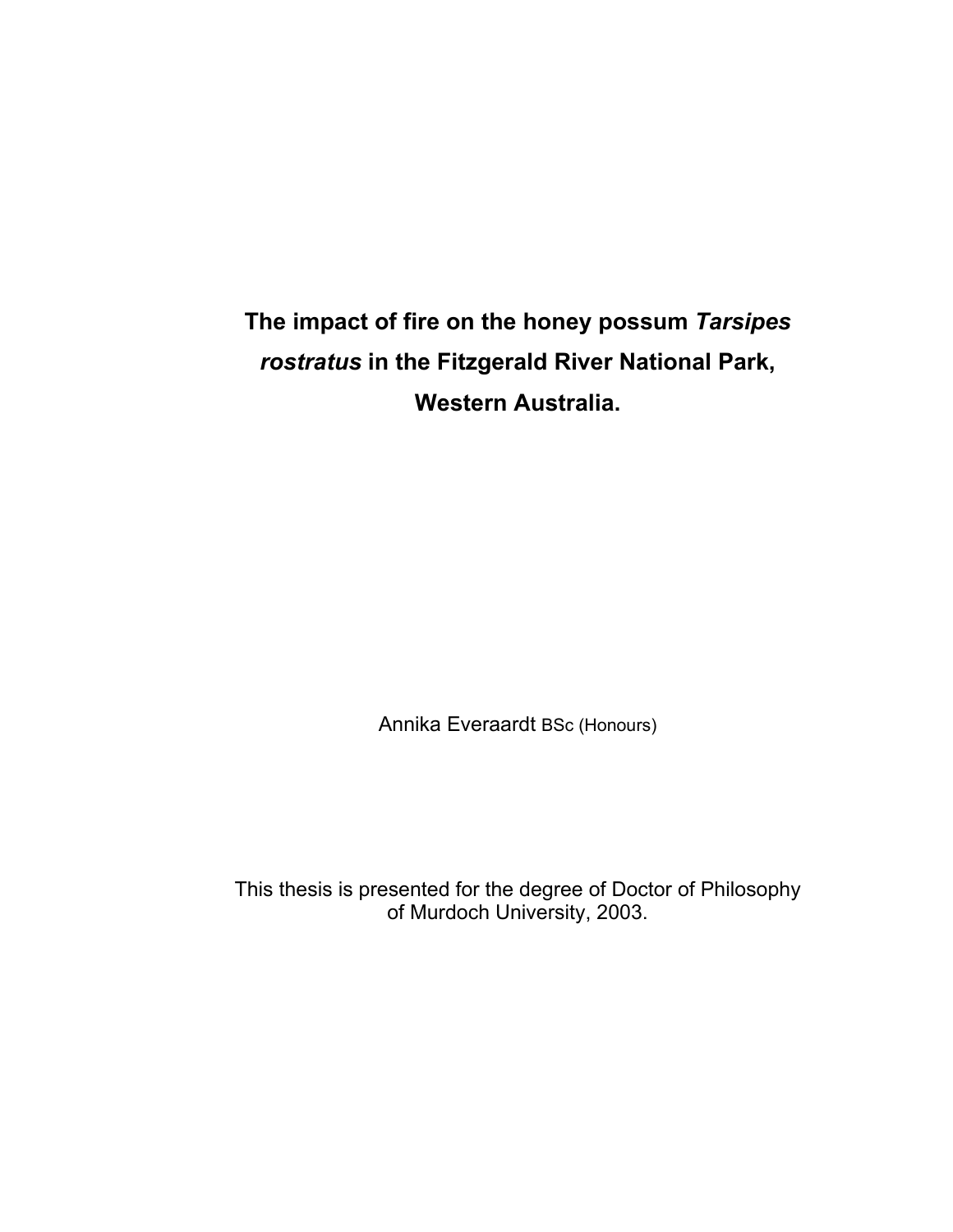I declare that this thesis is my own account of my research and contains as its main content work which has not previously been submitted for a degree at any tertiary education institution.

Annika Everaardt, November 2003.

\_\_\_\_\_\_\_\_\_\_\_\_\_\_\_\_\_\_\_\_\_\_\_\_\_\_\_\_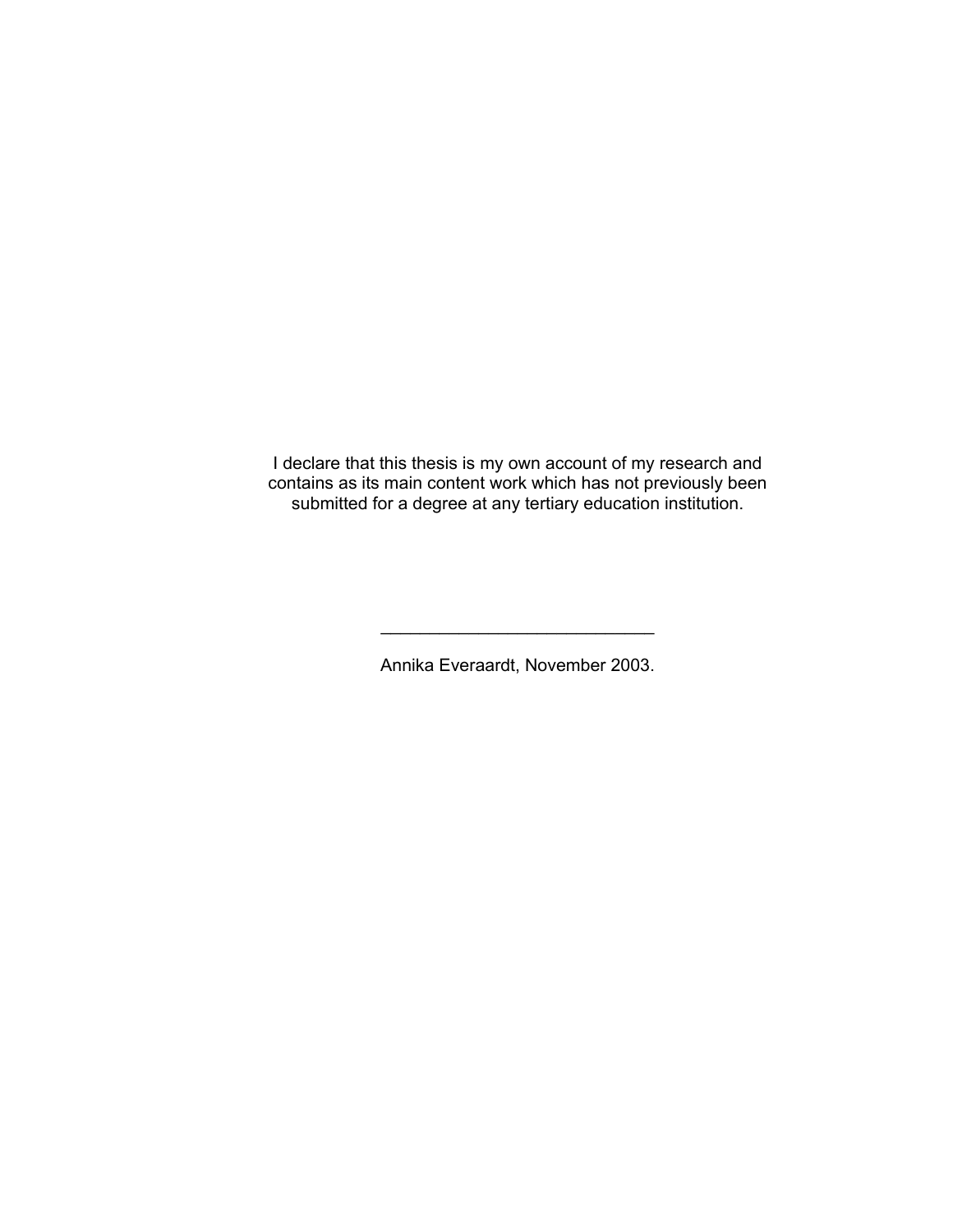#### **Acknowledgements**

The completion of this thesis would not have been possible without the generous support and assistance provided by the following people. From Murdoch University, I would like to thank my principal supervisor, Associate Professor Ron Wooller; he always made himself available for discussions and provided valued advice and encouragement. My other supervisor, Associate Professor Stuart Bradley, lent his great statistical expertise to the study.

Also from Murdoch University, I would like to thank fellow students Kate Bryant and Jessie Rutter for their mutual sharing of capture data. These students, along with numerous others, kindly assisted with fieldwork. I must also thank Associate Professor Ron Wooller, Associate Professor Ken Richardson, and the many Earthwatch volunteers, who set-up the trapping grids and collected capture data from the field prior to 2000. I would also like to thank Dr Carolyn Garavanta whose capture data were also made available. I was allowed to analyse the data collected by these researchers in respect to the impact of fire on small mammals, a manner in which it had not previously been analysed.

Personal funding was provided from an Australian Postgraduate Award stipend and a Murdoch University completion scholarship; completion and submission of this thesis would not have been possible in a timely manner without this funding. Both Harry and Marylou Leggett provided additional financial support for which I am very grateful.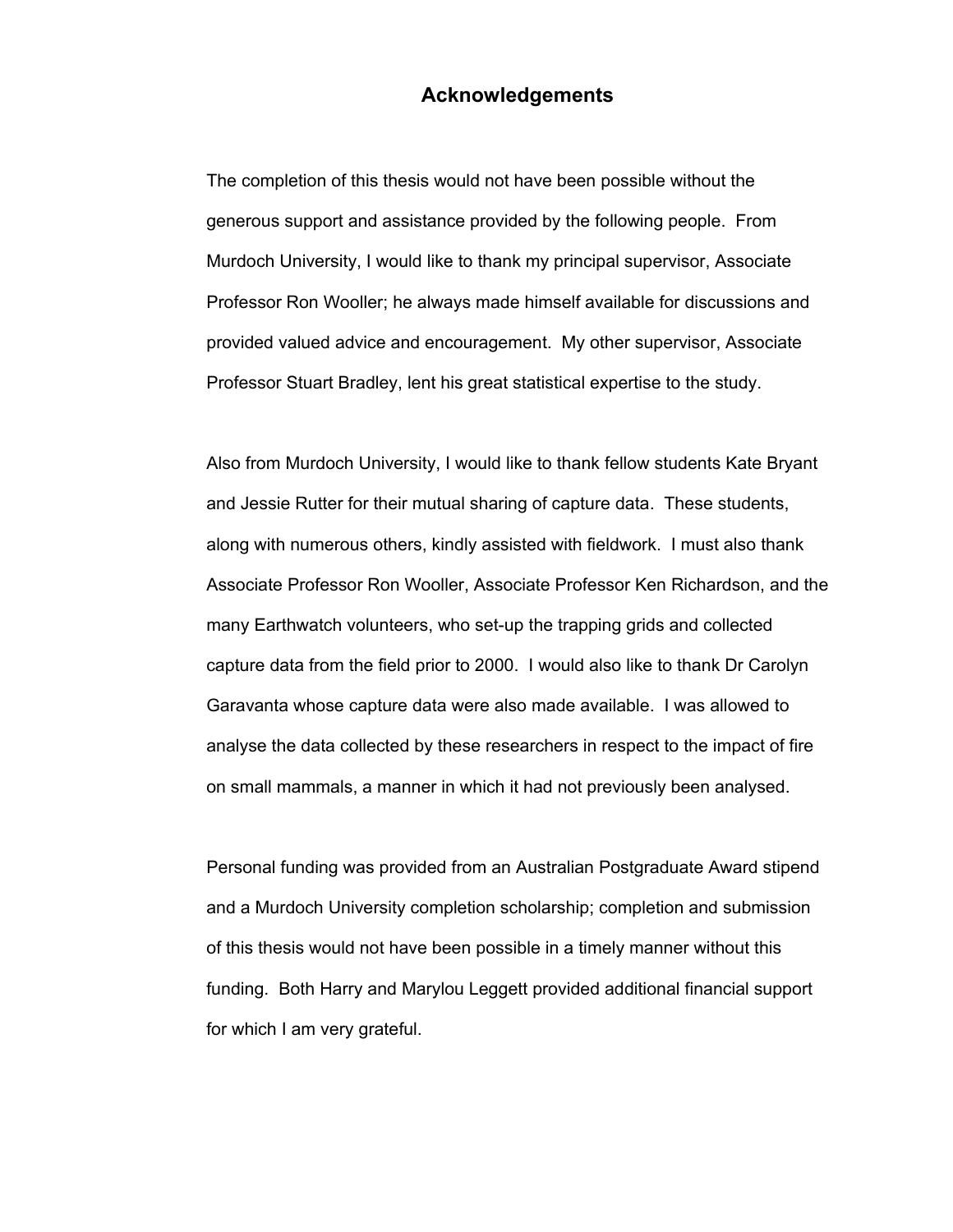Fieldwork carried out in the Fitzgerald River National Park was licensed under permits from the Western Australian Department of Conservation and Land Management and with permission from the Murdoch University Research Ethics Office.

For their welcoming support, I thank the rangers at the Park, and in particular Lanny Bleakley and Peter Wilkins. Mr Bleakley was also kind enough to share rainfall and weather data he collected between 2000 and 2002. I would also like to thank Dale and Gil O'Brien at whose Quaalup Homestead I stayed when in the field. Both provided practical support and friendship. Dick and Sheila Hobley, residents at the enclave in the Park, kindly provided access to, and allowed use of, their rainfall data.

Norah Cooper from the Western Australian Museum imparted useful advice on the identification of small mammals in the field, and identified voucher specimens lodged with the Museum. Sue Wooller lent her plant identification skills on numerous occasions. I thank both of these women for their technical advice and support.

Support provided by family and friends was also much appreciated.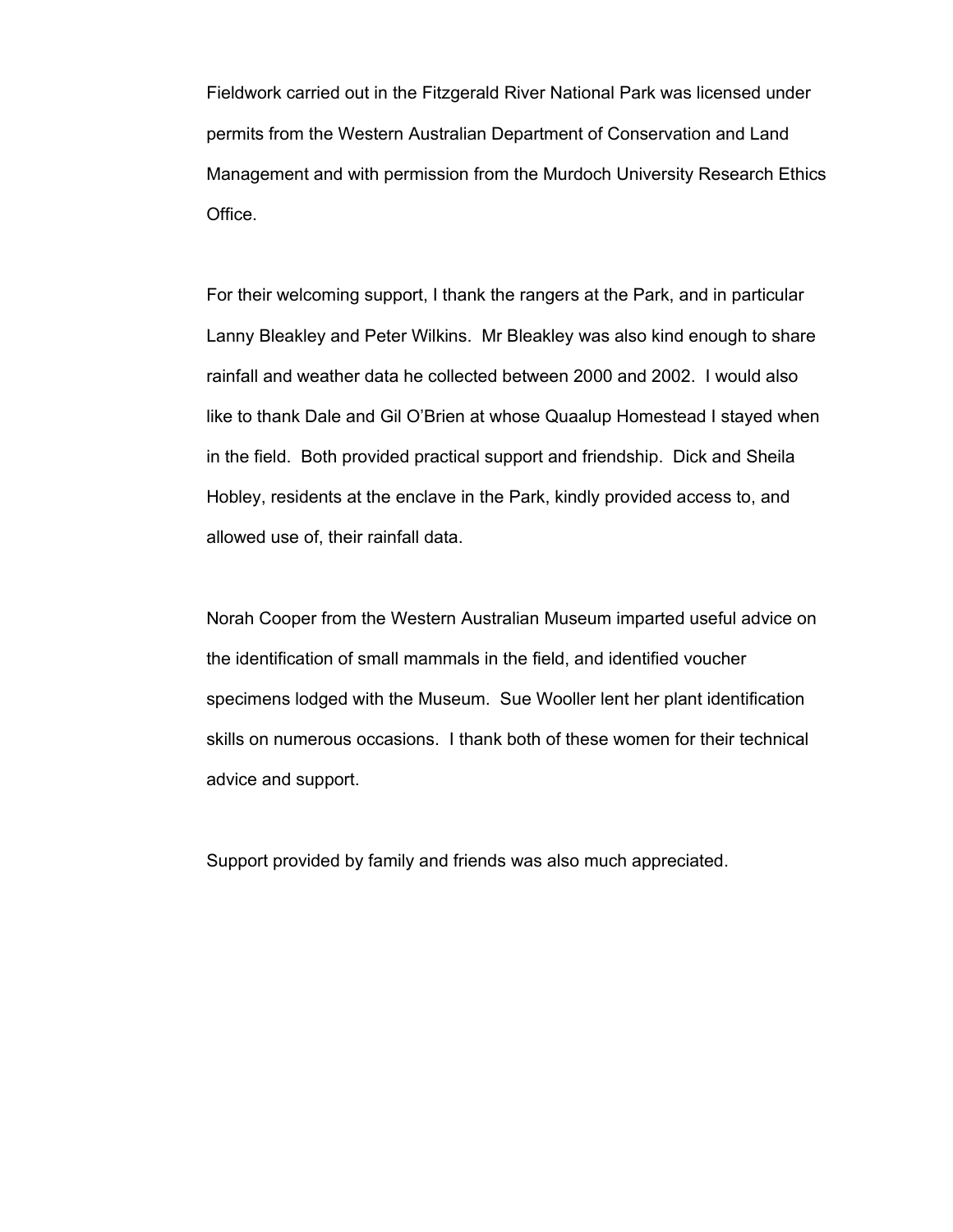#### **Abstract**

The honey possum *Tarsipes rostratus* is a tiny (7 - 12 g) highly specialised flower-feeding marsupial endemic to the south-western corner of Australia. The impact of fire on this small mammal was studied, over a 19-year period, in the Fitzgerald River National Park, a large (330,000 ha) area of relatively undisturbed heathland/shrubland, rich in the proteaceous and myrtaceous plants upon which the honey possum appears to rely for food. The honey possum is the most abundant and widespread mammal in this Park.

Capture rates of honey possums were significantly related to the years since the vegetation was last burnt, annual rainfall in the preceding (but not the current) year, the season when trapping occurred, and the trapping grid operated. Capture rates declined markedly after fire and remained low (less than one third of those in long unburnt vegetation) for about 4 - 5 years following a fire. Rates of capture then increased steadily over the next 20 - 25 years, with maximal abundance recorded about 30 years after fire. Thereafter, there appeared to be a slight decline in capture rates, but even in the vegetation unburnt for longest (> 50 years since fire), honey possum abundance was substantial and relatively stable. In contrast to these changes in abundance, the structure of the honey possum population, with 79 % adults and 57 % males, appeared little influenced by fire history, annual rainfall, season or grid.

The increase in the rates of capture of honey possums following fire paralleled the pattern of availability of cover in the vertical and, to a lesser extent,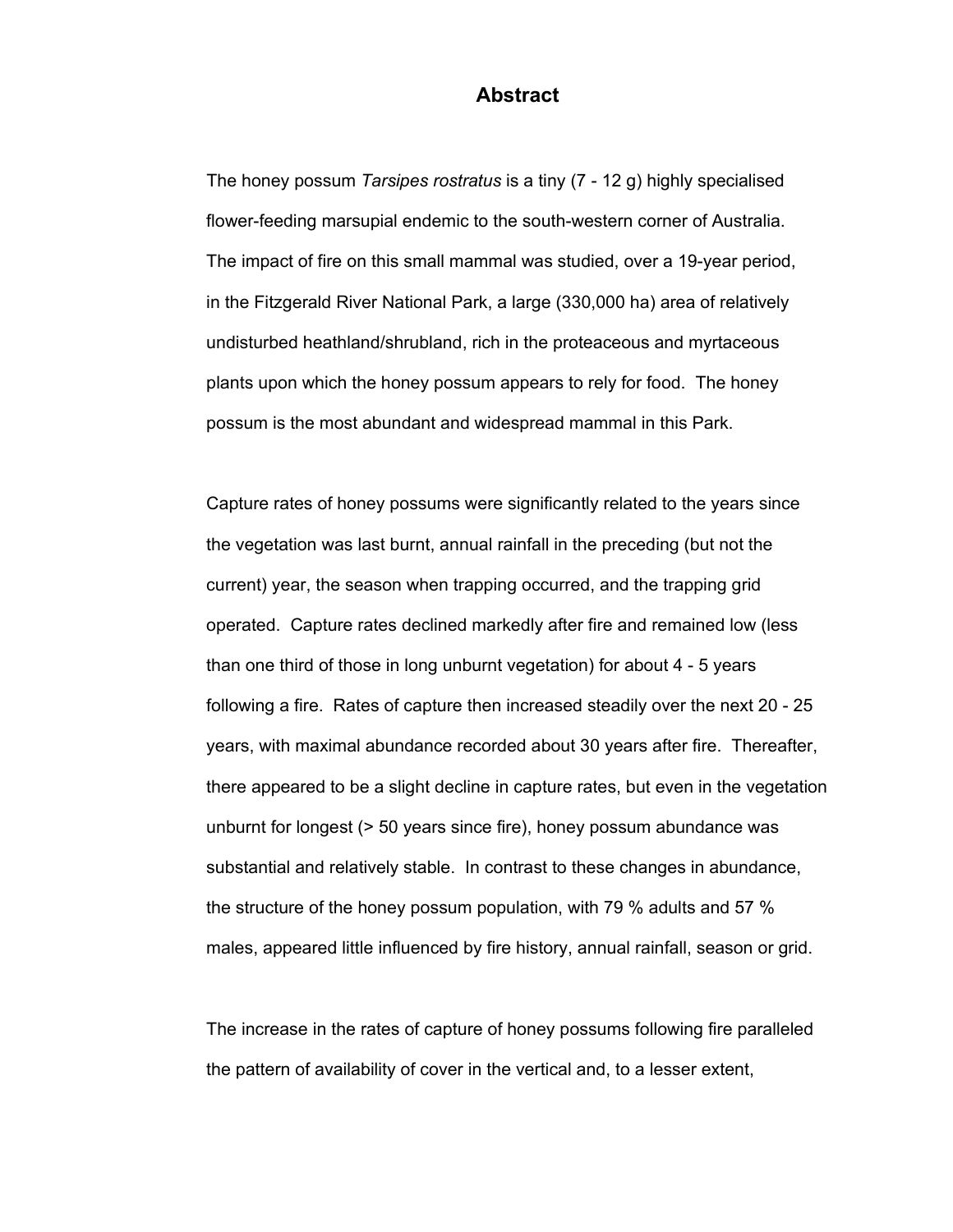horizontal plane. Indeed, projective foliage cover took around 20 years after fire to reach levels similar to those available in areas unburnt for even longer. The trend in capture rates was also congruent with the maturation of the most frequently visited foodplants of honey possums, particularly *Banksia nutans* (summer flowering) and *B. baueri* (winter flowering). Areas long unburnt still contained shelter and foodplants adequate for honey possums even 50 years or more after fire, with only slight evidence of senescence.

Pollen loads indicated that honey possums caught in burnt areas, where their preferred foodplants were absent, continued to feed on these favoured foodplants (*Banksia* and *Dryandra* spp.) at nearby unburnt areas. In addition, they also fed, in both burnt and long unburnt areas, upon a suite of other plant species that regenerated more rapidly from lignotubers and epicormic buds, as well as from seeds (e.g. *Eucalyptus* and *Calothamnus* spp.). Thus, honey possums appeared to persist with their preferences for feeding from a limited number of flowering plants despite some of these species not being available in recently burnt areas for many years. Nearby patches of unburnt vegetation can clearly be important refuges, feeding grounds and shelter for the few honey possums that visit recently burnt areas, and appear to be the source of honey possum colonists in the years following a fire.

Capture rates were also greater following years when rainfall was higher than average. Indeed, rainfall had as great an influence upon capture rates as time since fire. Capture rates were also consistently higher over winter, and to a lesser extent over summer, than in either autumn or spring. Individual grids, even those close together in apparently similar vegetation with a similar fire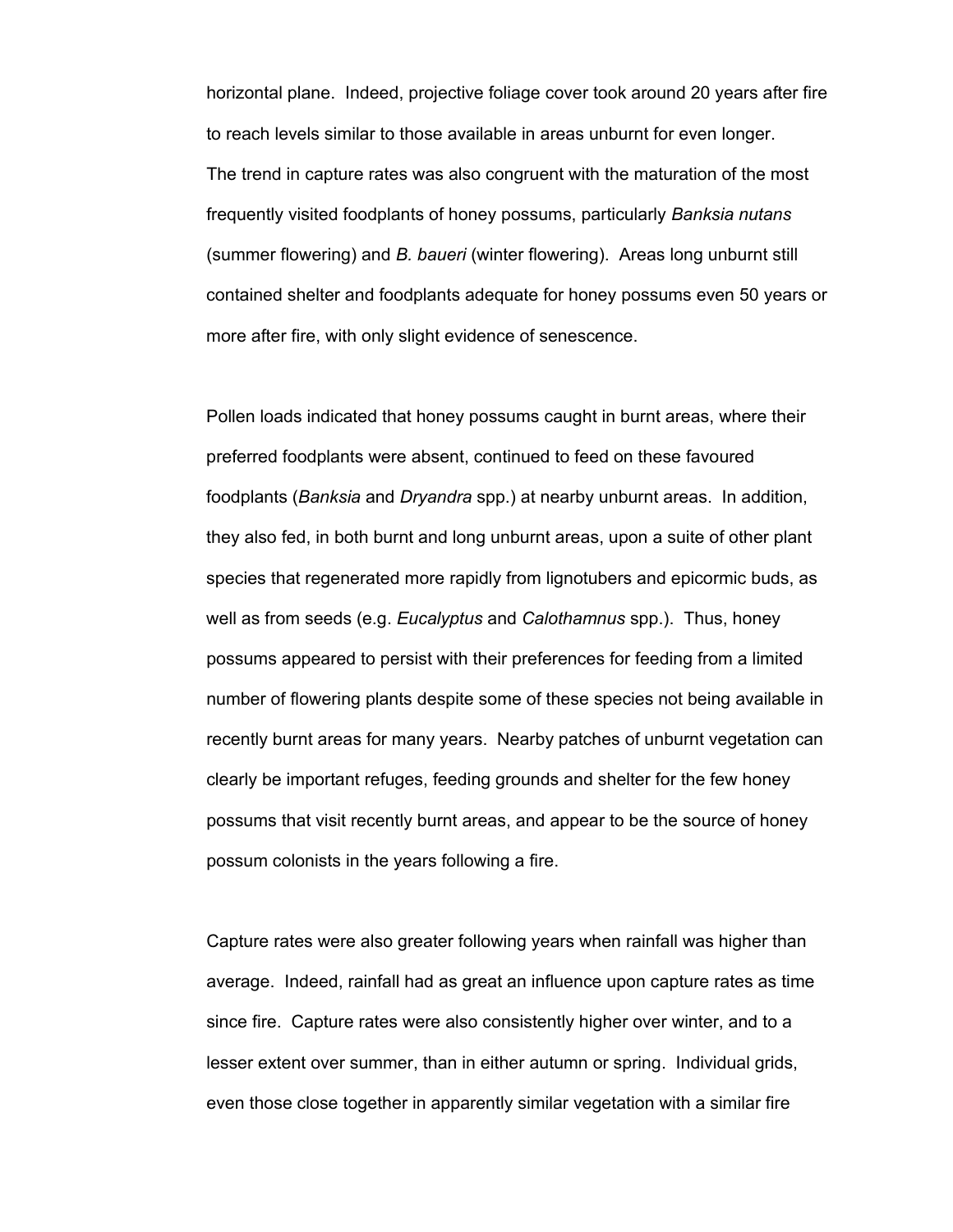history, still differed significantly overall in the capture rates of honey possums. This last finding has implications for the use of chronosequences in the study of post-fire changes in biota.

Although not the primary focus of the study, data on the limited suite of other, far less abundant, small mammals present indicated that house mouse *Mus musculus domesticus* numbers peak soon after fire (about two years after fire), grey-bellied dunnart *Sminthopsis griseoventer* numbers somewhat later (about eight years after fire) and that southern bush rats *Rattus fuscipes fiuscipes*, like honey possums, are later successional species. Most species were present in vegetation over a range of post-fire ages, with data consistent with models based on sequential changes in relative abundance.

Like many Australian mammals, the range of the honey possum has contracted substantially over the last 200 years and the coastal heathlands of the southwest are its last stronghold. In terms of its conservation, this study indicates that, if possible, management burns in these heathlands should be separated by intervals of at least 20 years between successive burns, and preferably even longer. If burns are required more frequently to meet other management priorities, it is highly preferable that they are small and patchy, rather than large scale. Such practices may help ensure the long-term survival of this unique, highly specialised and endemic marsupial.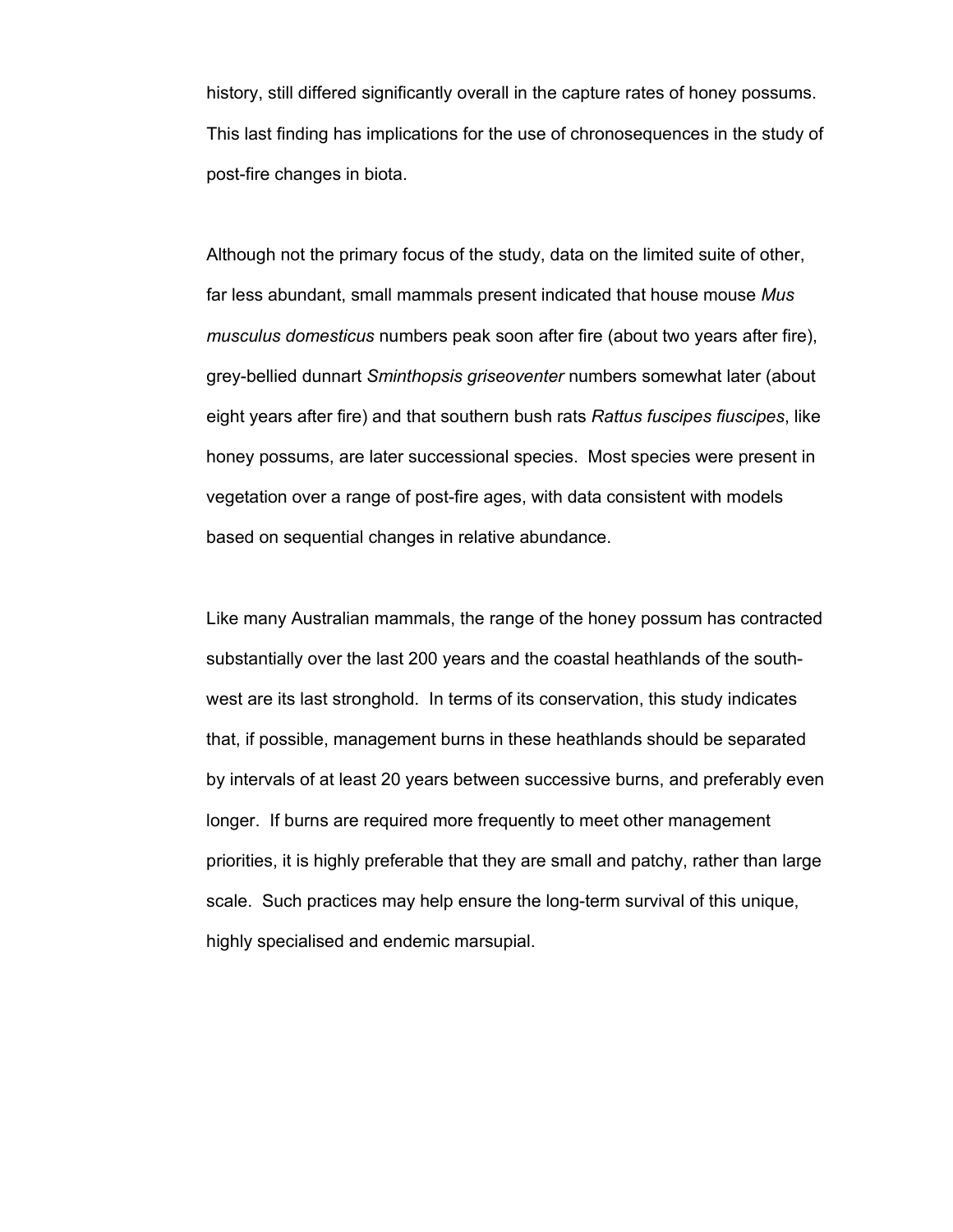# **Table of contents**

**Declaration** 

Abstract

Acknowledgements

Table of contents

|     |                                                      | <b>Chapter 1. General introduction</b>         | Page           |  |
|-----|------------------------------------------------------|------------------------------------------------|----------------|--|
| 1.1 |                                                      | Context of present research                    | 1              |  |
| 1.2 |                                                      | Scope and organisation of the thesis           | 4              |  |
|     | <b>Chapter 2. The Fitzgerald River National Park</b> |                                                |                |  |
| 2.1 | Location                                             |                                                | $\overline{7}$ |  |
| 2.2 | History                                              |                                                |                |  |
|     |                                                      | 2.2.1 Aboriginal Period (prior to 1850)        | $\overline{7}$ |  |
|     |                                                      | 2.2.2 Pastoral Period (1850 to 1950)           | 9              |  |
|     |                                                      | 2.2.3 Farming Period (1950 to 1973)            | 10             |  |
|     |                                                      | 2.2.4 National Park Period (from 1973 onwards) | 11             |  |
| 2.3 | Geology                                              |                                                | 12             |  |
| 2.4 | Climate                                              |                                                |                |  |
|     |                                                      | 2.4.1 Season                                   | 13             |  |
|     |                                                      | 2.4.2 Temperature                              | 13             |  |
|     |                                                      | 2.4.3 Rainfall                                 | 14             |  |
|     |                                                      | 2.4.4 Wind                                     | 19             |  |
| 2.5 | Vegetation and flora                                 |                                                |                |  |
|     |                                                      | 2.5.1 Vegetation                               | 19             |  |
|     |                                                      | 2.5.2 Flora                                    | 20             |  |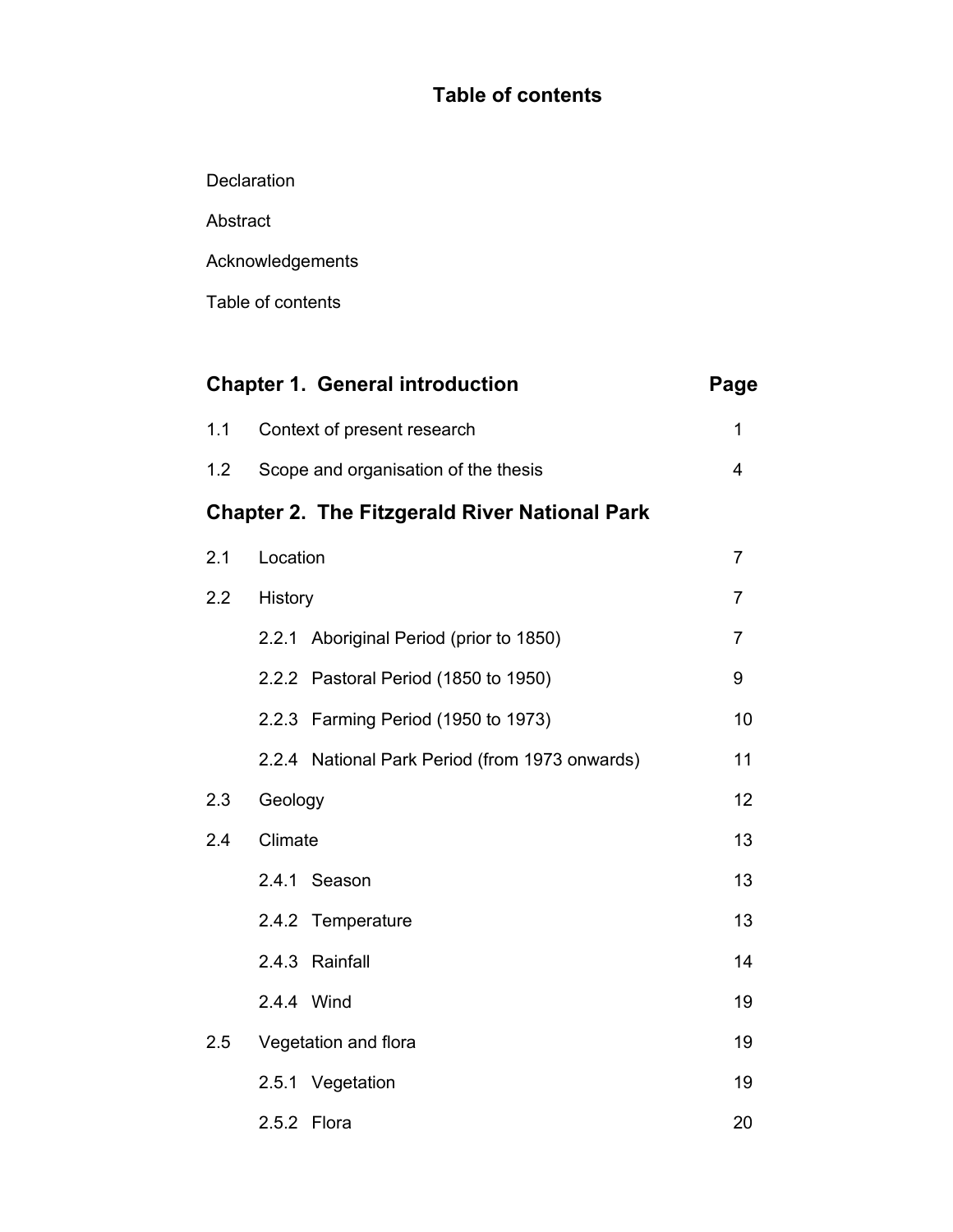| 2.6                                                  | 20<br>Fauna                                    |    |  |
|------------------------------------------------------|------------------------------------------------|----|--|
| 2.7                                                  | Fire history                                   |    |  |
|                                                      | 2.7.1 Aboriginal Period (prior to 1850)        | 22 |  |
|                                                      | 2.7.2 Pastoral Period (1850 to 1950)           | 22 |  |
|                                                      | 2.7.3 Farming Period (1950 to 1973)            | 23 |  |
|                                                      | 2.7.4 National Park Period (from 1973 onwards) | 24 |  |
| 2.8                                                  | 24<br>Management                               |    |  |
| 2.9                                                  | Fire policy<br>26                              |    |  |
| Chapter 3. The study areas and small mammals studied |                                                |    |  |
| 3.1                                                  | Location                                       | 29 |  |
| 3.2                                                  | 29<br>Vegetation                               |    |  |
| 3.3                                                  | Fire history<br>29                             |    |  |
| 3.4                                                  | Grid layout<br>38                              |    |  |
| 3.5                                                  | 38<br>Honey possum                             |    |  |
|                                                      | 3.5.1 General biology                          | 39 |  |
|                                                      | 3.5.2 Dietary specialisation                   | 40 |  |
|                                                      | 3.5.3 Habit                                    | 41 |  |
| 3.6                                                  | Small mammals other than honey possums         | 41 |  |
|                                                      | 3.6.1 Grey-bellied dunnart                     | 42 |  |
|                                                      | 3.6.2 Ash-grey mouse                           | 42 |  |
|                                                      | 3.6.3 Southern bush rat                        | 44 |  |
|                                                      | 3.6.4<br>House mouse                           | 45 |  |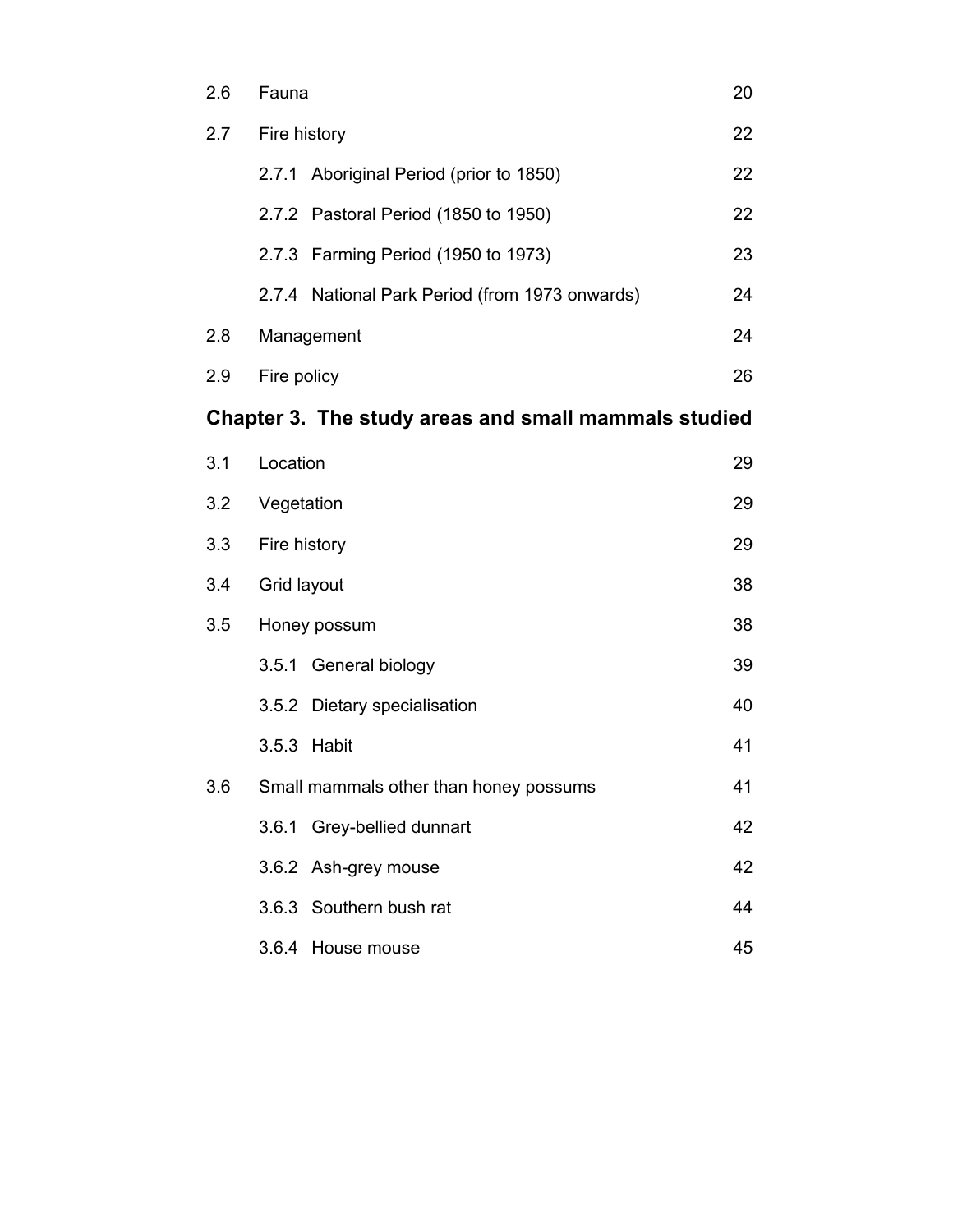# **Chapter 4. Mark-recapture study of the honey possum**

| 4.1 | Introduction      |                                                                                     | 46  |
|-----|-------------------|-------------------------------------------------------------------------------------|-----|
| 4.2 | <b>Methods</b>    |                                                                                     | 47  |
|     | 4.2.1             | Trapping effort                                                                     | 47  |
|     |                   | 4.2.2 Field protocol                                                                | 50  |
| 4.3 |                   | Application of correction factors                                                   | 53  |
|     |                   | 4.3.1 Corrections for small differences in trapping effort                          | 53  |
|     |                   | 4.3.2 Controlling for seasonality in trapping effort                                | 54  |
|     |                   | 4.3.3 Controlling for differences in annual rainfall                                | 57  |
|     |                   | 4.3.4 Consistency between "replicate" grids                                         | 58  |
| 4.4 |                   | <b>Statistical analyses</b>                                                         | 60  |
|     | 4.4.1             | Capture rates of honey possums, before and after<br>fire, and in areas long unburnt | 61  |
|     |                   | 4.4.2 Age and gender profiles of honey possum captures                              | 62  |
|     |                   | 4.4.3 Turnover rates, and recaptures between sessions,<br>of honey possums          | 64  |
| 4.5 | <b>Results</b>    |                                                                                     | 67  |
|     | 4.5.1             | Capture rates of honey possums, before and after<br>fire, and in areas long unburnt | 67  |
|     |                   | 4.5.2 Age and gender profiles of honey possum captures                              | 86  |
|     |                   | 4.5.3 Turnover rates, and recaptures between sessions,<br>of honey possums          | 93  |
| 4.6 | <b>Discussion</b> |                                                                                     | 122 |
|     |                   | Chapter 5. Pollen loads carried by honey possums                                    |     |
| 5.1 |                   | Introduction                                                                        | 130 |
| 5.2 | <b>Methods</b>    |                                                                                     | 131 |
| 5.3 |                   | <b>Statistical analyses</b>                                                         | 133 |
| 5.4 | <b>Results</b>    |                                                                                     | 134 |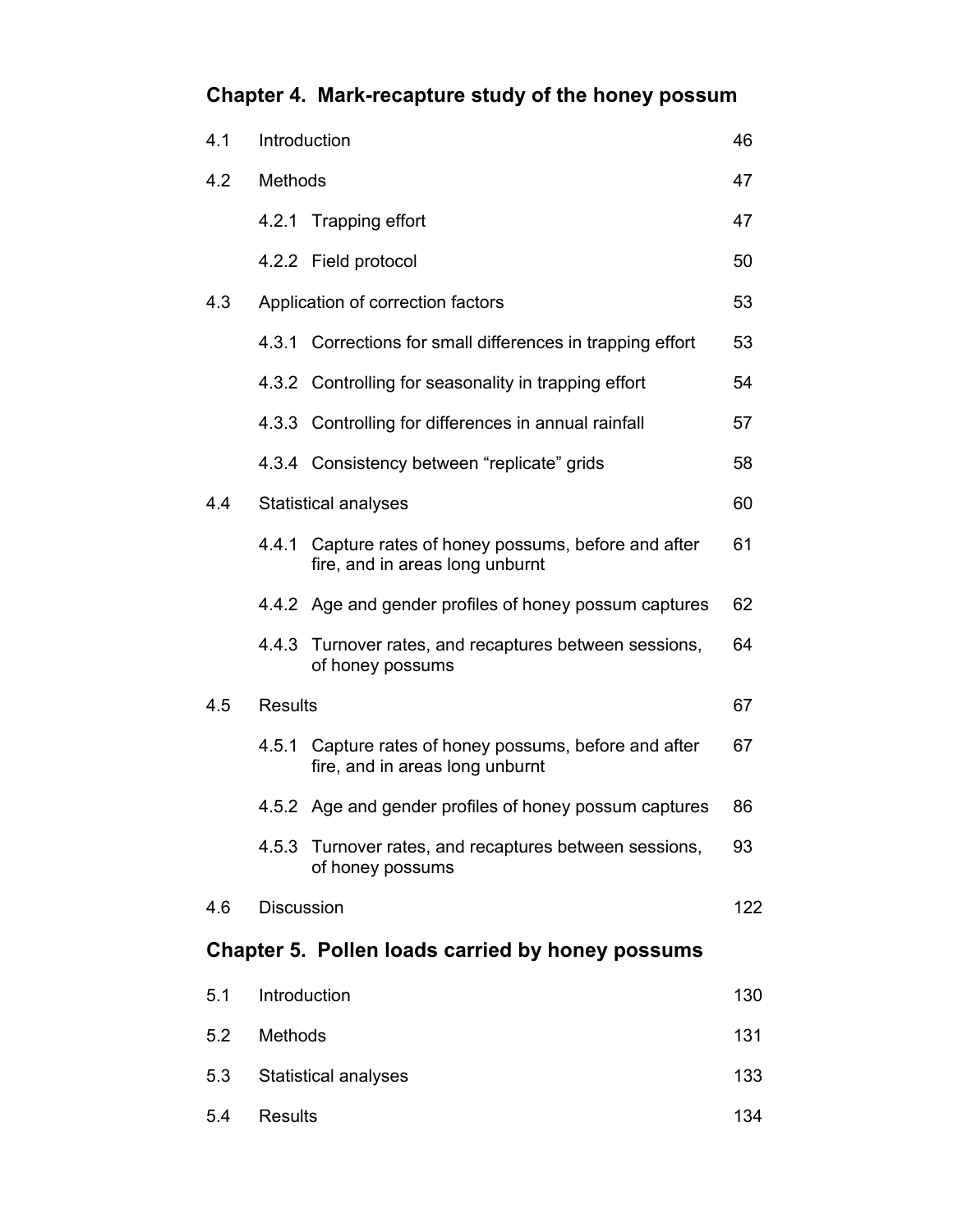## **Chapter 6. Mark-recapture study of small mammals other than honey possums**

| 6.1 | Introduction                |     |  |
|-----|-----------------------------|-----|--|
| 6.2 | <b>Methods</b>              |     |  |
|     | 6.2.1 Trapping effort       | 151 |  |
|     | 6.2.2 Field protocol        | 154 |  |
| 6.3 | <b>Statistical analyses</b> | 157 |  |
| 6.4 | <b>Results</b>              | 159 |  |
| 6.5 | <b>Discussion</b>           | 188 |  |

## **Chapter 7. Pollen loads carried by small mammals other than honey possums**

| 7.1 | Introduction                | 196 |
|-----|-----------------------------|-----|
| 7.2 | <b>Methods</b>              | 196 |
| 7.3 | <b>Statistical analyses</b> | 197 |
| 7.4 | <b>Results</b>              | 197 |
| 7.5 | <b>Discussion</b>           | 208 |

# **Chapter 8. The impact of fire upon the availability of foodplants**

| 8.1 | Introduction   |                                                        |     |
|-----|----------------|--------------------------------------------------------|-----|
| 8.2 | <b>Methods</b> |                                                        | 211 |
|     | 8.2.1          | Size-class distributions of three potential foodplants | 211 |
|     |                | 8.2.2 Flowering indices of three potential foodplants  | 212 |
|     |                | 8.2.3 Flowering phenology of potential foodplants      | 212 |
| 8.3 | Results        |                                                        | 213 |
|     | 8.3.1          | Size-class distributions of three potential foodplants | 213 |
|     |                | 8.3.2 Flowering indices of three potential foodplants  | 217 |
|     |                | 8.3.3 Flowering phenology of potential foodplants      | 220 |